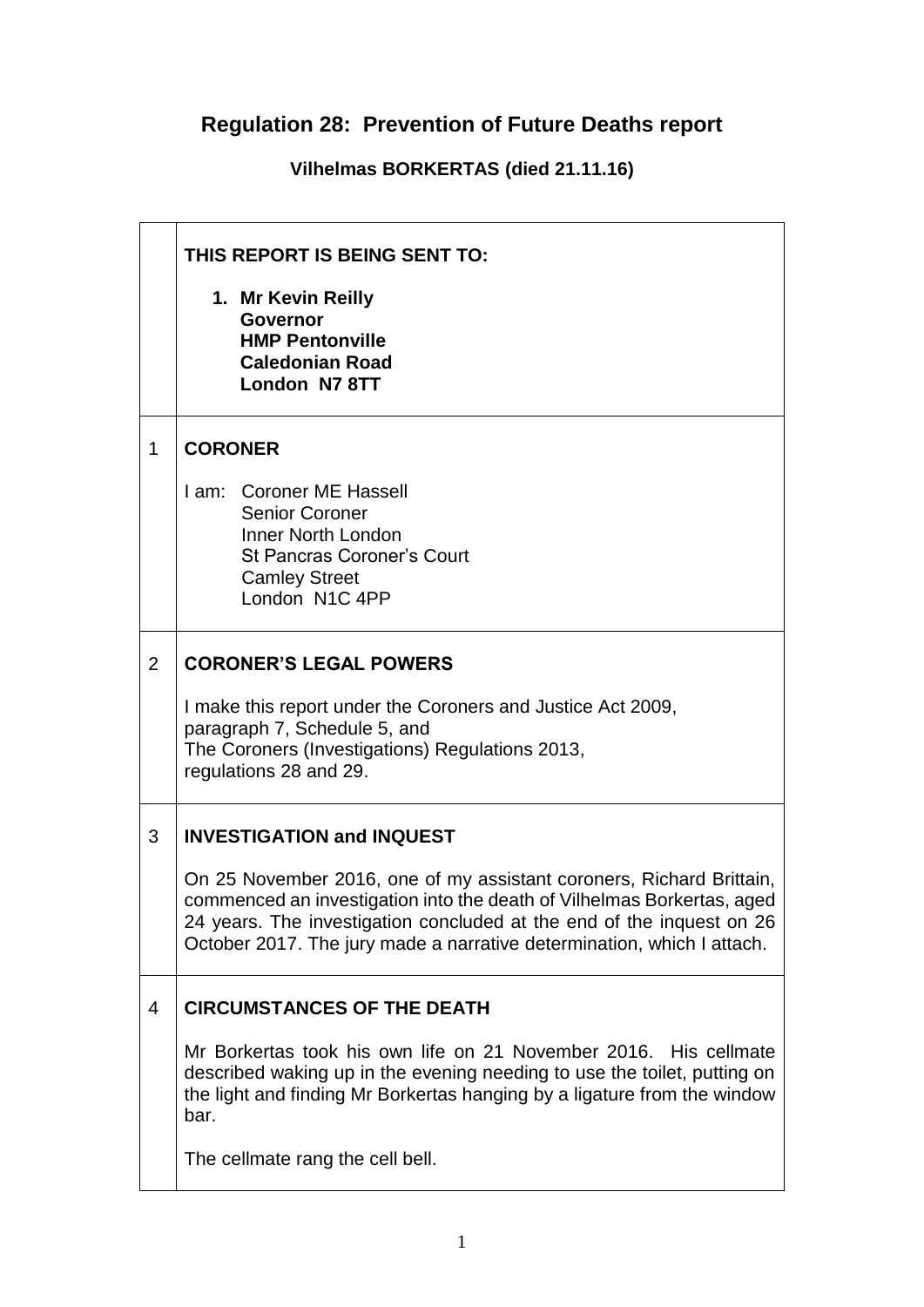|                | It was answered by an operational support grade 21 minutes later. The<br>OSG then called for assistance and Mr Borkertas was cut down when<br>other members of staff arrived. They attempted resuscitation, but this<br>was unsuccessful.                                                                                                                                                                                                |
|----------------|------------------------------------------------------------------------------------------------------------------------------------------------------------------------------------------------------------------------------------------------------------------------------------------------------------------------------------------------------------------------------------------------------------------------------------------|
| 5              | <b>CORONER'S CONCERNS</b>                                                                                                                                                                                                                                                                                                                                                                                                                |
|                | During the course of the inquest, the evidence revealed matters giving<br>rise to concern. In my opinion, there is a risk that future deaths will occur<br>unless action is taken. In the circumstances, it is my statutory duty to<br>report to you.                                                                                                                                                                                    |
|                | The <b>MATTERS OF CONCERN</b> are as follows.                                                                                                                                                                                                                                                                                                                                                                                            |
|                | I gave a great deal of consideration at inquest to the exploration of the<br>time it took staff to attend to Mr Borkertas after his cellmate rang the cell<br>bell. However, I do not write about that now because I know that it is a<br>matter already under scrutiny by the prison, and I do not think there is<br>anything that I can helpfully add.                                                                                 |
|                | However, there is another matter that I should like to bring to your<br>attention.                                                                                                                                                                                                                                                                                                                                                       |
|                | Mr Borkertas described himself variously as heterosexual and bisexual.<br>The latter was recorded on his cell sharing risk assessment form. His<br>cellmate at the time of death described himself as being homophobic.<br>This was recorded on his cell sharing risk assessment form. However,<br>the two were placed together in a cell and I heard no evidence that<br>consideration was ever given to the potential dangers of this. |
|                | There is nothing to indicate that this had an impact upon the outcome,<br>but it might be devastating in another case.                                                                                                                                                                                                                                                                                                                   |
| 6              | <b>ACTION SHOULD BE TAKEN</b>                                                                                                                                                                                                                                                                                                                                                                                                            |
|                | In my opinion, action should be taken to prevent future deaths and I<br>believe that you have the power to take such action.                                                                                                                                                                                                                                                                                                             |
| $\overline{7}$ | <b>YOUR RESPONSE</b>                                                                                                                                                                                                                                                                                                                                                                                                                     |
|                | You are under a duty to respond to this report within 56 days of the date<br>of this report, namely by 2 January 2018. I, the coroner, may extend the<br>period.                                                                                                                                                                                                                                                                         |
|                |                                                                                                                                                                                                                                                                                                                                                                                                                                          |